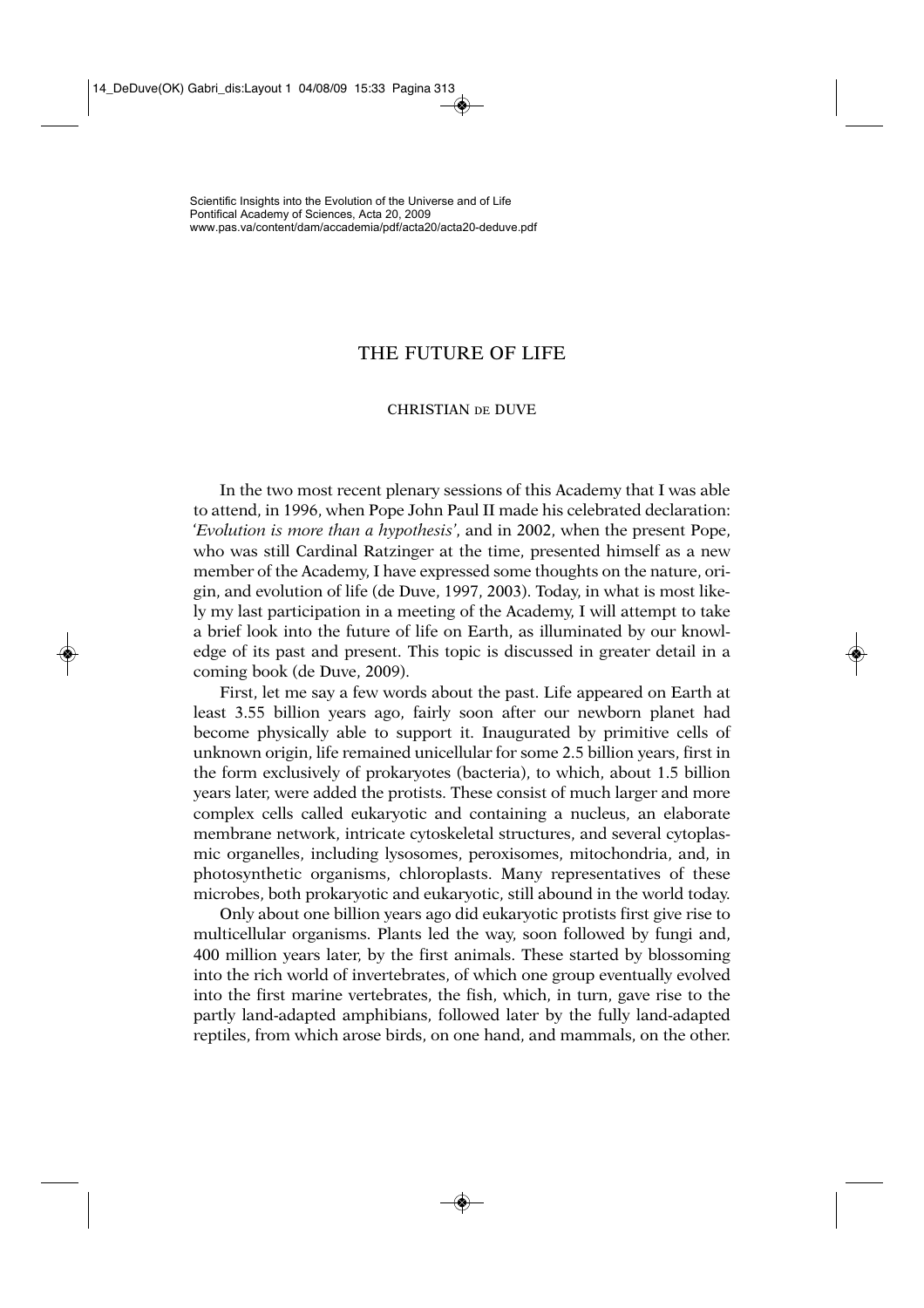Primates arose among the mammals some 70 million years ago, evolving to produce, in addition to a variety of apes and monkeys, a line, initiated some 6-7 million years ago, that led to the human species. Note the extreme lateness of this crucial event, which took place in the last 100th part of animal evolution, the last 600th part of the evolution of life.

The advent of humankind was signalled by several important acquisitions, including bipedalism, increased handiness, and, especially, a larger and more complex brain, which, in little more than two million years, almost quadrupled in size, from a volume of about 350 cm<sup>3</sup>, the size of the brain of present-day chimpanzees, our closest relatives, to a volume of some 1,350 cm<sup>3</sup>.

These acquisitions have allowed a fantastic evolutionary success, without equivalent in the entire history of life on Earth. Our early ancestors numbered about 3,000 when they separated from the Neanderthals, at a time estimated from recent DNA studies to lie between 800,000 and 500,000 years ago. There were about 10,000 of them 200,000 years ago, when 'mitochondrial Eve' and 'Y Adam' started *Homo sapiens sapiens* on its final evolutionary journey. They may have been on the order of 5-10 million, scattered over a good part of the world, when the first durable human settlements were created some 10,000 years ago. Since then, the human population has grown at an ever-increasing pace, reaching about half-a-billion in the time of Galileo, passing the one-billion at the start of the nineteenth century, and rising from less than 2 billion to more than 6.5 billion just in the last 100 years, coming to invade, occupy and exploit almost every habitable – or, even, uninhabitable – site on our planet. Ours is, by far, the most successful species – I leave out microbes – in the whole of biological evolution.

This success has a cost, briefly summarized in Table 1. We read or hear about it almost daily through the media. It is known to all of us and I need hardly elaborate. What I wish to do is extrapolate from the past and present to the future. If things continue in the same direction, there is little doubt that we are heading for disaster, soon to reach a point where we will be driven to extinction, together with a good part of the living world. If this happens, it will be nothing new in the history of life, including the recent history of humankind. These histories are landmarked by extinctions. But there will be a difference. Most likely, past extinctions were invariably associated with some kind of *failure* in the face of an external challenge (drought, glaciation, or other climate change, geological upheavals, meteorite impacts, epidemics, extermination by a more successful competitor, etc.). Our extinction, if it occurs, will be the consequence of inordinate evo-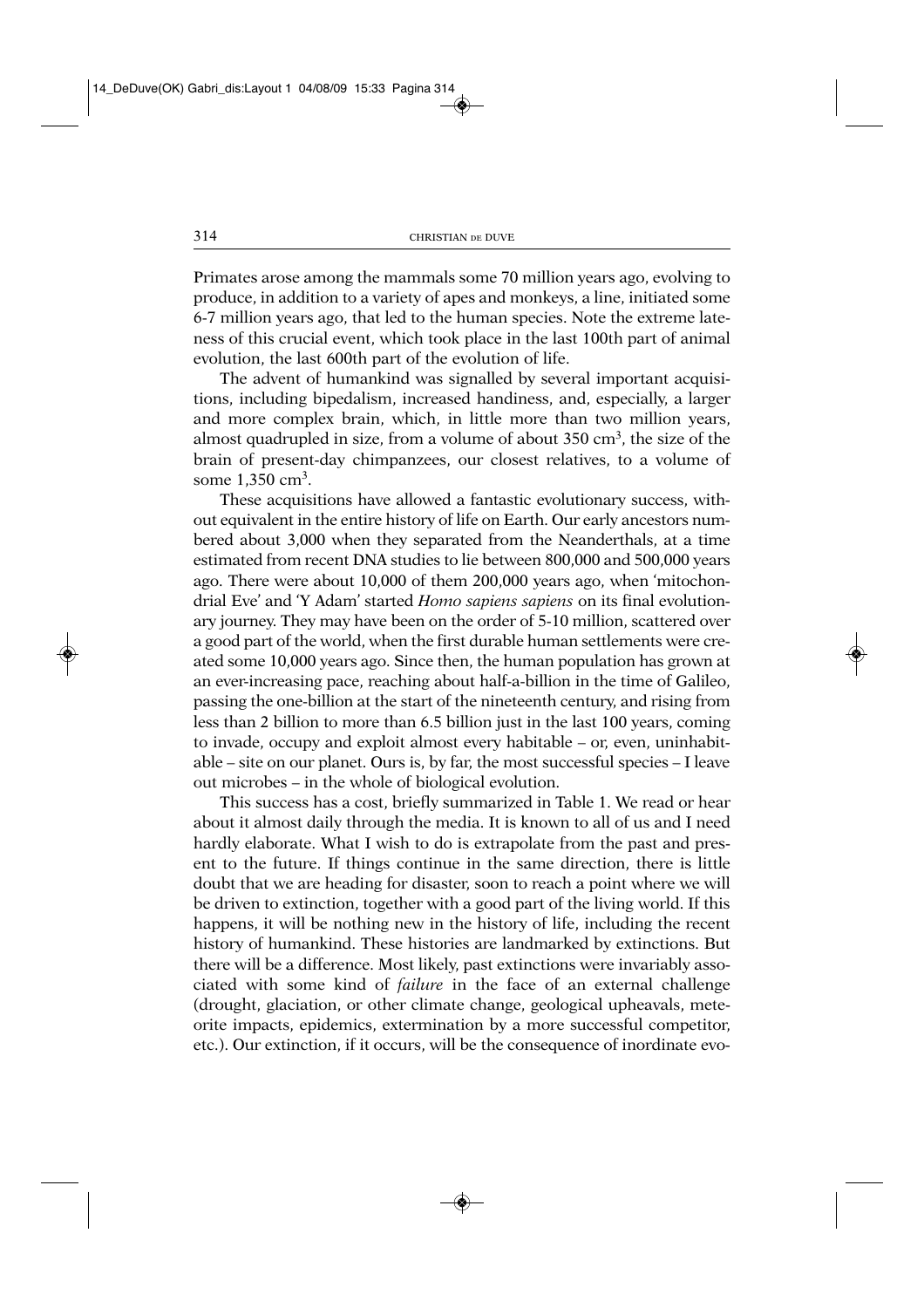## TABLE 1.

*The Cost of Success*

- 1. Exhaustion of natural resources
- 2. Loss of biodiversity
- 3. Deforestation and desertification
- 4. Climate change
- 5. Energy crisis
- 6. Pollution
- 7. Overcrowded cities
- 8. Conflicts and wars

SUMMARY: IRRESPONSIBLE EXPANSION

lutionary *success*. We have developed to the point of endangering the ability of our planet to support us. If we go on following the same course, it can only lead to our doom.

Contemplating this ominous picture with the eyes of a biologist, I find a single culprit: *natural selection*. I use the word 'culprit' metaphorically – no guilt is involved – but, as will be seen later, the image is not entirely inappropriate. Natural selection is the process, now overwhelmingly established as a dominant evolutionary mechanism, whereby the forms of life that are most apt to survive and produce progeny under prevailing conditions obligatorily emerge from whatever set of organisms happen to compete for the same resources. All that is known about this process indicates that the variants on which it operates are accidentally generated, without intentionality or guidance, contrary to what is claimed by the defenders of intelligent design. Another key feature of natural selection, of special importance for our topic, is that it is governed entirely by *immediate* benefits. Natural selection has no foresight.

There is every reason to assume that humans are, biologically, products of natural selection, like all other forms of life. This implies that evolution has privileged in human genes traits that were immediately favorable to the survival and proliferation of our ancestors under the conditions that obtained there and then, regardless of later consequences. This is intrinsic to the process of natural selection. Note that I leave out traits that were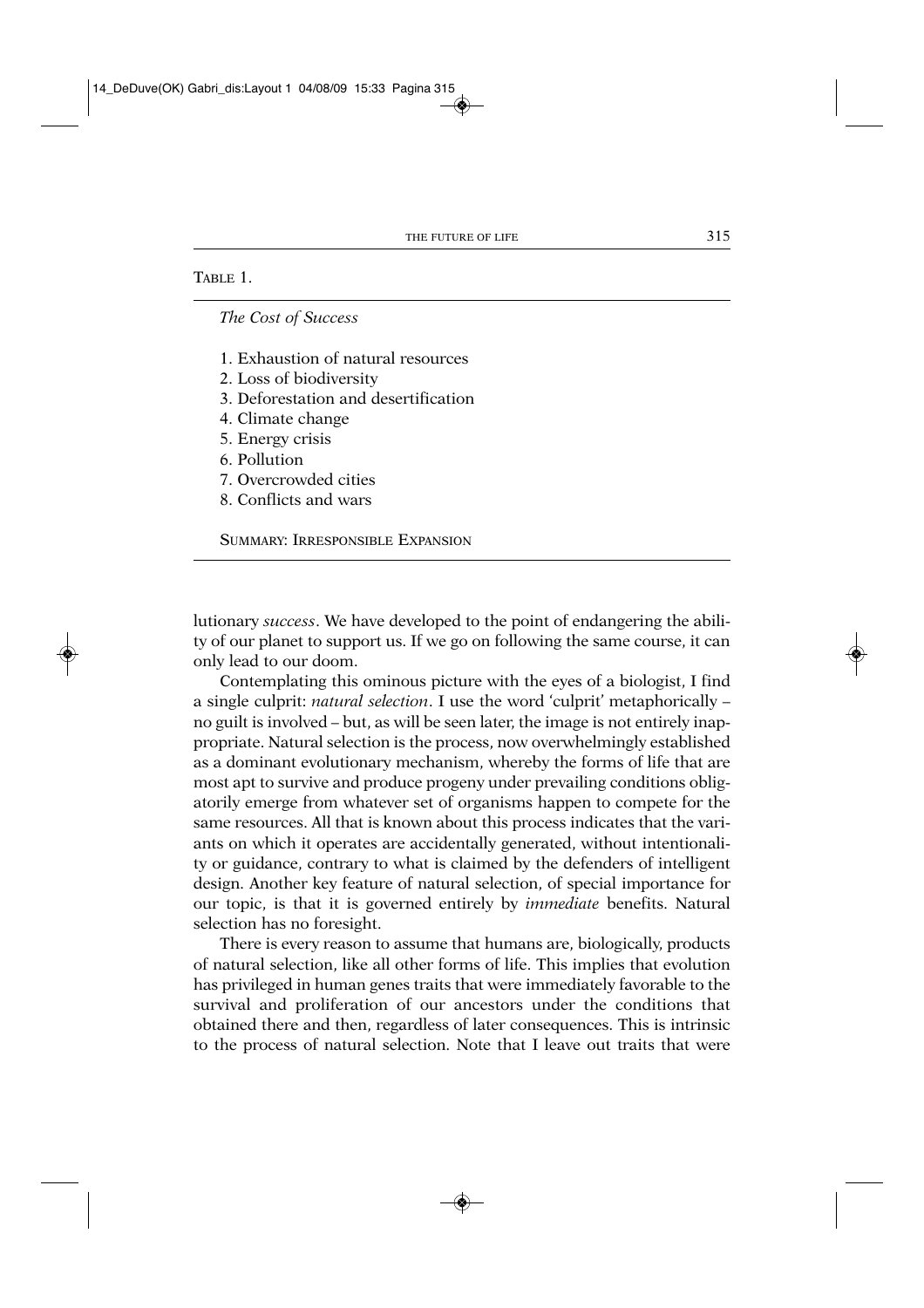acquired by cultural evolution and transmitted by education. I shall turn to these later. Right now, I will deal only with genetically inscribed traits.

On an individual basis, human traits retained by natural selection included intelligence, inventiveness, dexterity, skillfulness, resourcefulness, and ability to communicate, all the qualities that have served to generate the fantastic scientific and technological achievements responsible for our evolutionary success. But the selected traits also included acquisitiveness, selfishness, greed, cunning, aggressivity, and any other property that ensured immediate personal gain, regardless of later cost to oneself or to others. The recent financial crisis has illustrated in a particularly dramatic fashion how such traits still flourish in the world today. On the other hand, genetic qualities whose benefits would become manifest only in the long run, such as far-sightedness, prudence, a sense of responsibility, and wisdom, were not singled out by natural selection. Their fruits would have appeared too late for that.

On a collective level, natural selection has favored traits, such as solidarity, helpfulness, cooperativity, tolerance, empathy, compassion, altruism, even personal sacrifice for the common good, that form the bases of human societies. But the selection of those traits has been mostly restricted to the members of given *groups*, united first by shared kinships and territories, and later by shared interests, a shared language and culture, shared beliefs, shared prejudices, even shared hatreds. The negative counterpart of those 'good' traits has been collective defensiveness, distrust, competitiveness, and hostility against members of other groups, the seeds of the conflicts and wars that have landmarked the whole of human history up to the present day.

In other words, the defects that endanger the future of our species and of much of the living world are *inborn*, written and sustained in our genes by natural selection. They were useful in the past, at a certain stage of our evolution but have become deleterious; they are a natural burden we assume at birth. I would like to suggest that awareness of these innate genetic defects inspired the notion of *original sin*. That is why calling natural selection the 'culprit', as I did earlier, is not entirely inappropriate, except, of course, that no culpability is involved. There is no Eve to blame, no serpent, only natural selection, which is mindless and without intention, devoid of foresight and responsibility.

Is there anything we can do? Fortunately, yes. Of all living beings on Earth, we humans are the only ones that are not slavishly subject to natural selection. Thanks to our superior brains, we have the ability to look into the future and to reason, decide, and act in the light of our predictions and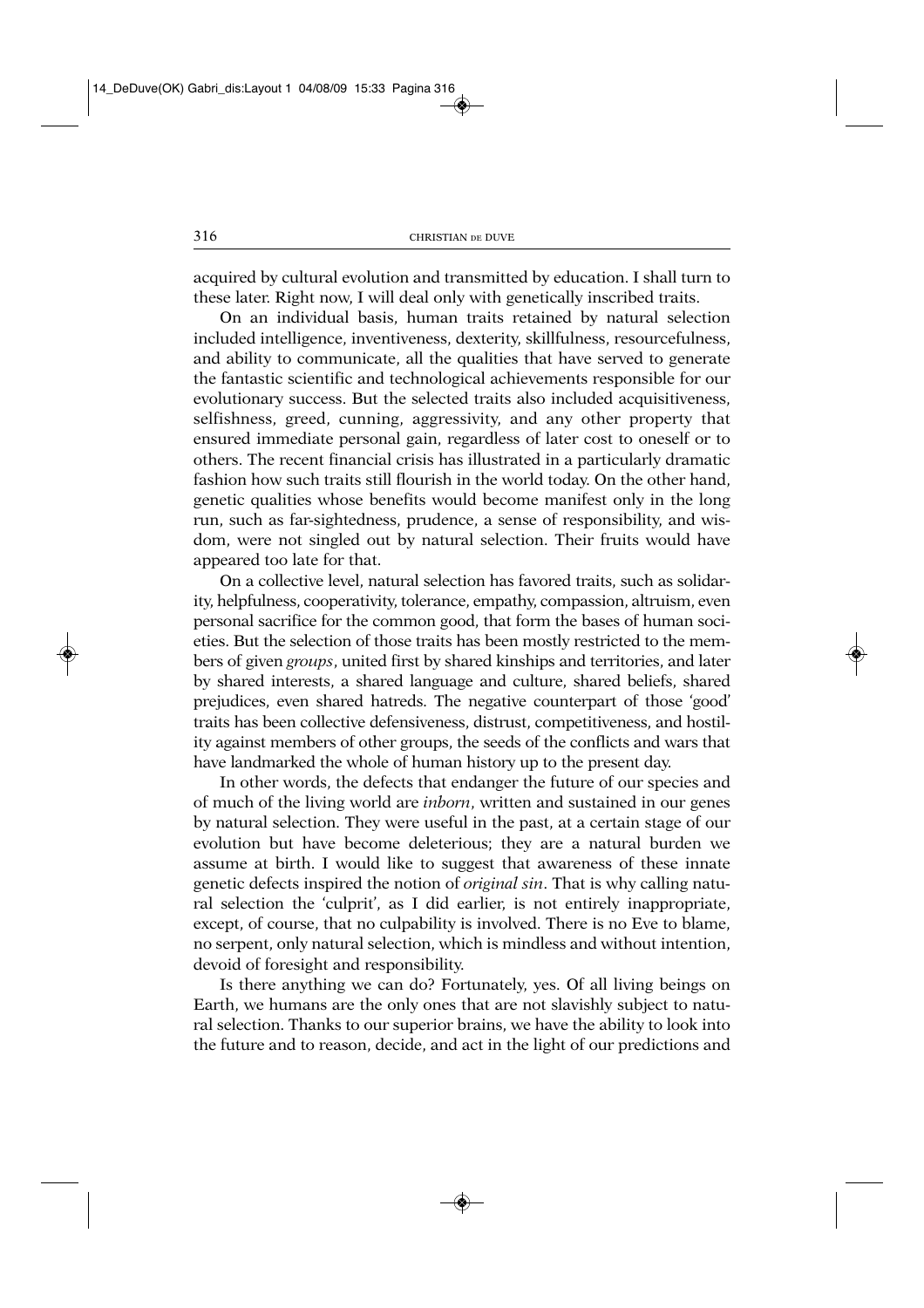expectations, if need be against our immediate interest, for the benefit of a later good. We enjoy the unique faculty of being able to act *against natural selection*. The problem is that, in order to do this, we must actively oppose some of our key genetic traits, surmount our own nature.

It would be nice if we could correct our genetic defects by engineering, removing the bad genes and implanting good ones. We can do this to a limited extent with plants and animals; but we cannot possibly do the same with humans. We do not yet have a sufficiently reliable technology for human application. Even if we had it, we would not know what genes to modify in order to achieve a certain goal. Our knowledge of the genetic basis of psychological traits is still in its infancy. Even if we had this knowledge, there would be the problem of deciding who should benefit from the interventions. Finally, there are all the ethical objections such manipulations are likely to raise. So I won't waste time discussing this way out of our predicament. We are not ready, whether scientifically, technologically, or ethically, to create GMHs, genetically modified humans, for specified aims, as we do other organisms.

But there is another way out, provided by the fact that the structure of the human brain is genetically determined only in its general architecture. Its fine wiring takes place *epigenetically*, under the influence of the various stimuli to which the brain is subjected. Note that I use the word 'epigenetic' in its original meaning of 'added to the genetic', a meaning given to it by the developmental biologists who invented it and still used by neurobiologists; not in its new meaning of 'genetic, but not inscribed in DNA sequences', now accepted by many geneticists and molecular biologists.

It is known, from the work of Gerald Edelman, in the United States, and of Jean-Pierre Changeux, in France, that, in the developing brain, growing neurons continually send out extensions in various directions. Upon chance encounters between such extensions, the neurons form temporary connections, which are rapidly undone unless they happen to be repearedly used, in which case they become stabilized as synapses. Thus, the stimuli to which the growing brain is subjected operate some kind of selection among the many interneuronal connections that are created by chance. The similarity with Darwinian selection has not escaped the authors. Edelman, for example, speaks of 'neural darwinism'.

Thus, the wiring of a human brain, which forms the underlying substrate of the thoughts, feelings and other mental processes the brain can experience, is largely determined by the impulses conveyed to it by the external stimuli to which the body is exposed. In a way, this has always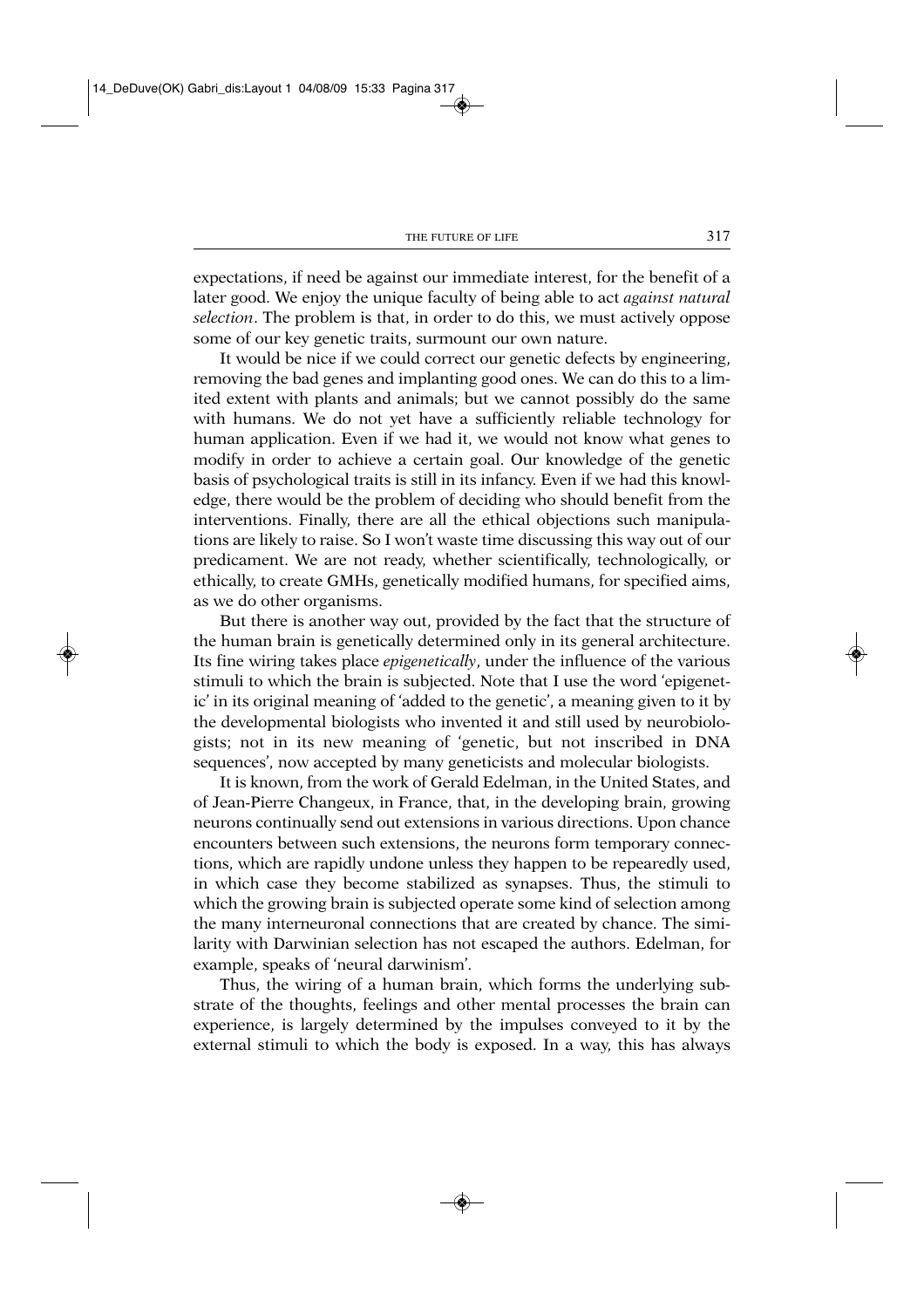been known by all those who have had something to do with educating the young. Educators have always been aware of the importance of their work in the 'molding' of young brains. What is new is the realization that this process starts at birth, perhaps even before birth, and that parents, nannies, nurses, kindergarten personnel, elementary school teachers, baby sitters, that is, all those who deal with very young children, exert key influences on the wiring of the children's brains.

Thus, if we wish to create in young brains neuronal networks conducive to tolerance, sympathy, peacefulness, reasonableness, foresight, and wisdom, we must first do so with the parents and educators. Doing so in one shot is clearly impossible, but one can imagine initiating a self-enhancing movement that would progressively snowball into becoming worldwide. But for this to happen, the movement must be set in motion.

This brings me to my final message, of special significance within these walls. It concerns the role of *religions*. Historically, religions have always played a major role in the education of the young, even of adults. Even today, their influence in this domain remains tremendous. Religious leaders are, even more than the most powerful political leaders, uniquely placed to influence large crowds. When the Pope speaks, he reaches more than one billion individuals. Thus, he and the leaders of the other major religions are invested with an immense planetary responsibility. They are almost the only persons in the world who could play a decisive role in rescuing humanity from its suicidal course. They are particularly well placed to do this, in view of the millennia-old tradition of tolerance, love, and understanding that, originally, has been the main message propagated by the major religions.

Unfortunately, Churches have not escaped the genetic 'original sin' that plagues the whole of humanity. One cannot generalize, of course. There are important differences among the various religions. But each is, to a greater or lesser extent, tainted with authoritarianism, fundamentalism, doctrinal dogmatism, ethical rigidity, exclusiveness, extending, in some cases, to nationalism and strife, sometimes armed, even murderous.

The Catholic Church is not exempt from these defects. I hope that this statement, expressed within these venerable walls, will not be seen as disrespectful or unsuitable. This Academy was created to promote the free intercourse of ideas, within a framework of open-mindedness, intellectual honesty, and sincerity. With your permission and with apologies to those who disapprove, I will avail myself of this spirit, which corresponds to the true scientific attitude.